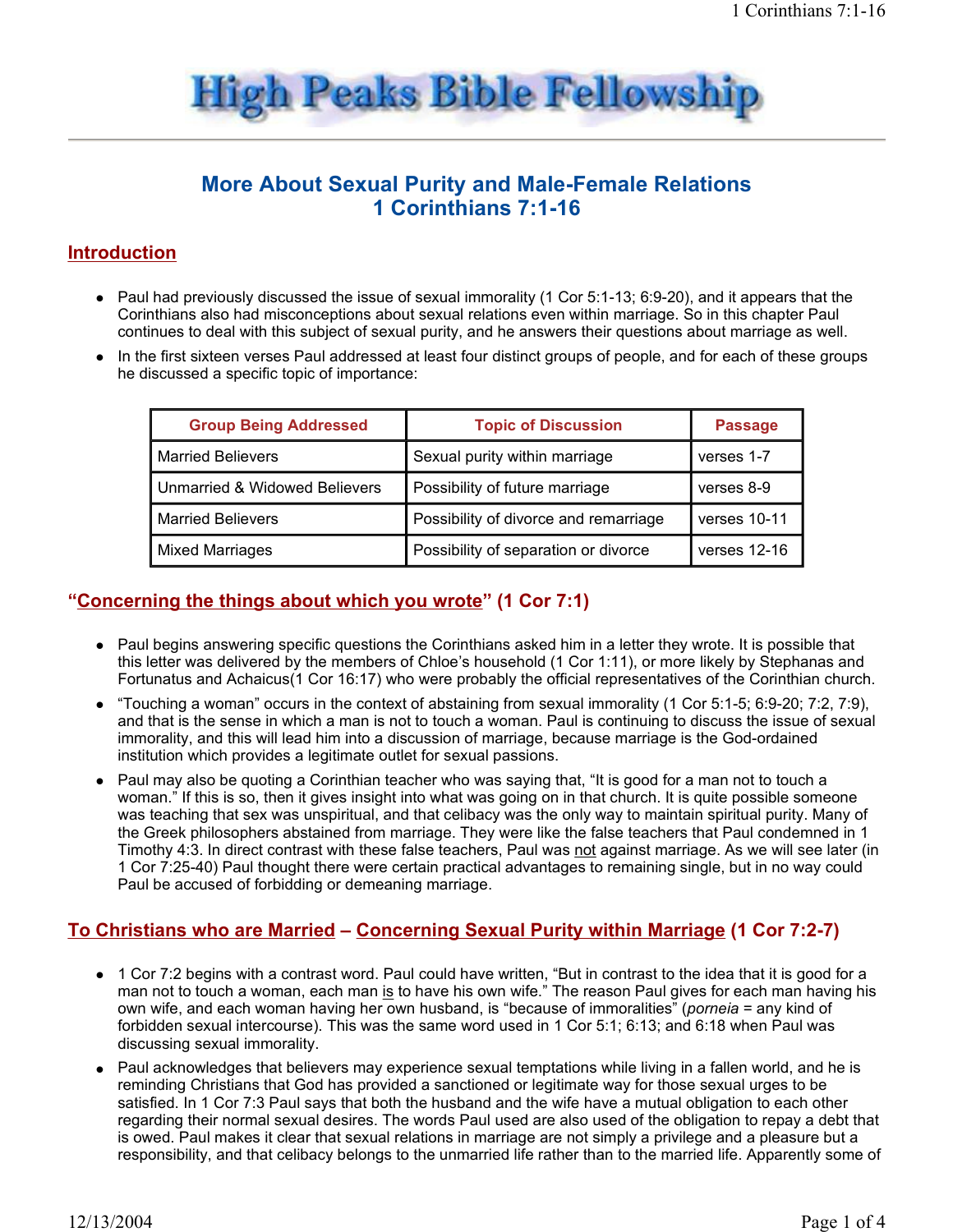the Corinthian believers thought that in order to be more spiritual they must abstain from sexual relations even within marriage, but Paul says this is wrong.

- Not only must the husband & wife fulfill their duty to each other in an active sense, but in 1 Cor 7:4 Paul  $\bullet$ addresses the passive submission or relinguishing control of one's own body for the benefit of the marriage partner. When the man and woman enter into the marriage covenant, an exclusive transfer of authority takes place – they assign to each other (and only to each other) the right and responsibility for the pure and proper sexual use of each other's bodies.
- Apparently some couples in Corinth were practicing celibacy within their marriage relationship. Paul refers to that practice as "depriving one another" and in 1 Cor 7:5 he tells them to stop doing this. Only one exception was allowed to the rule regarding the duty of husbands and wives to each other, and this exception was carefully limited:
	- 1. Abstinence must be by the mutual agreement of both partners.
	- 2. It must be for a limited time period.
	- 3. It must be for a religious purpose.
	- 4. It must be only temporary. Normal marital relations should be resumed and continued. The reason Paul gives for this is that Satan is able to tempt believers to feed their fleshly impulses, and he may tempt the unsatisfied married partner to engage in sexual immorality.
- This Paul says by way of concession rather than command (1 Cor 7:6). The meaning of the verse depends upon what the word "This" refers to. There are at least two possibilities:
	- $1<sub>1</sub>$ Married couples are allowed to abstain but not commanded to abstain. God did not give a commandment that said, "Thou shalt abstain from marital relations periodically to enhance your prayer life." But married believers are permitted to do so if they follow the guidelines Paul gave them.
	- 2. Marriage is not commanded for believers: singleness and marriage are both permitted. Paul might be referring to the idea (first stated in 1 Cor 7:2) that God's sanctioned outlet for sexual desires is within marriage. In this case Paul may be saying, "I am aware of the benefits of being single and celibate, and I am also aware of the privileges and responsibilities of being married. So I am not commanding that every believer should be married. If you are single that is fine, and if you are married then stay married and maintain normal marital relations. Your spirituality is not determined by your marital status." God did not give a commandment that said, "Thou shalt get married." It is a matter of individual choice according to the gifts that God has given. This is what Paul elaborates on in the next verse, so the context seems to support this second possibility for the meaning of the verse.
- In 1 Cor 7:7 Paul expresses his wish or desire that all believers would follow his example in controlling their  $\bullet$ sexual desires through exercising self-control as well as appropriating the special gift that God can provide, especially under the present circumstances (see 1 Cor 7:26). This is similar to Jesus' own teaching on the topic of celibacy in Matthew 19:11-12. Some believers have the gift of forsaking the blessings of married life for the sake of God's work. Others have the gift of being married and establishing a home and family. The decision to get married or not should be made in the light of the gift God has given to each person.

#### <u>To Unmarried and Widowed Believers - Concerning the Possibility of Marriage (1 Cor 7:8-9)</u>

- In 1 Cor 7:8 Paul now directly addresses believers who were unmarried and those who had been married but whose spouse had died. He restates his preference (from verse 7) that all believers would follow his own example of controlling their fleshly passions and remaining content with their current state. He specifically stated that it would be good if they are able to remain sexually pure. If believers decide not to marry, then they should follow Paul's example and keep their sexual desires under control. But what if they find it impossible to do this? That is what Paul deals with in the next verse.
- Paul says in 1 Cor 7:9 that if single believers are not able to exercise sexual self-restraint, if they find themselves constantly inflamed with sexual urges, then they should marry. Single believers may find life and service for the Lord to be difficult if they continually burn with sexual passions – even if their passions never give way to actual immorality.
- Self-control is something that every believer should exercise (as enabled by God's indwelling Holy Spirit). It is never an excuse for a believer to say that he fell into sexual sin because God did not give him the necessary self-control!
- It is obvious that a lack of sexual self-control is not the only reason to get married. God may have given you the desire and even the gift of being married, being a life-long helper and partner to someone, as well as raising a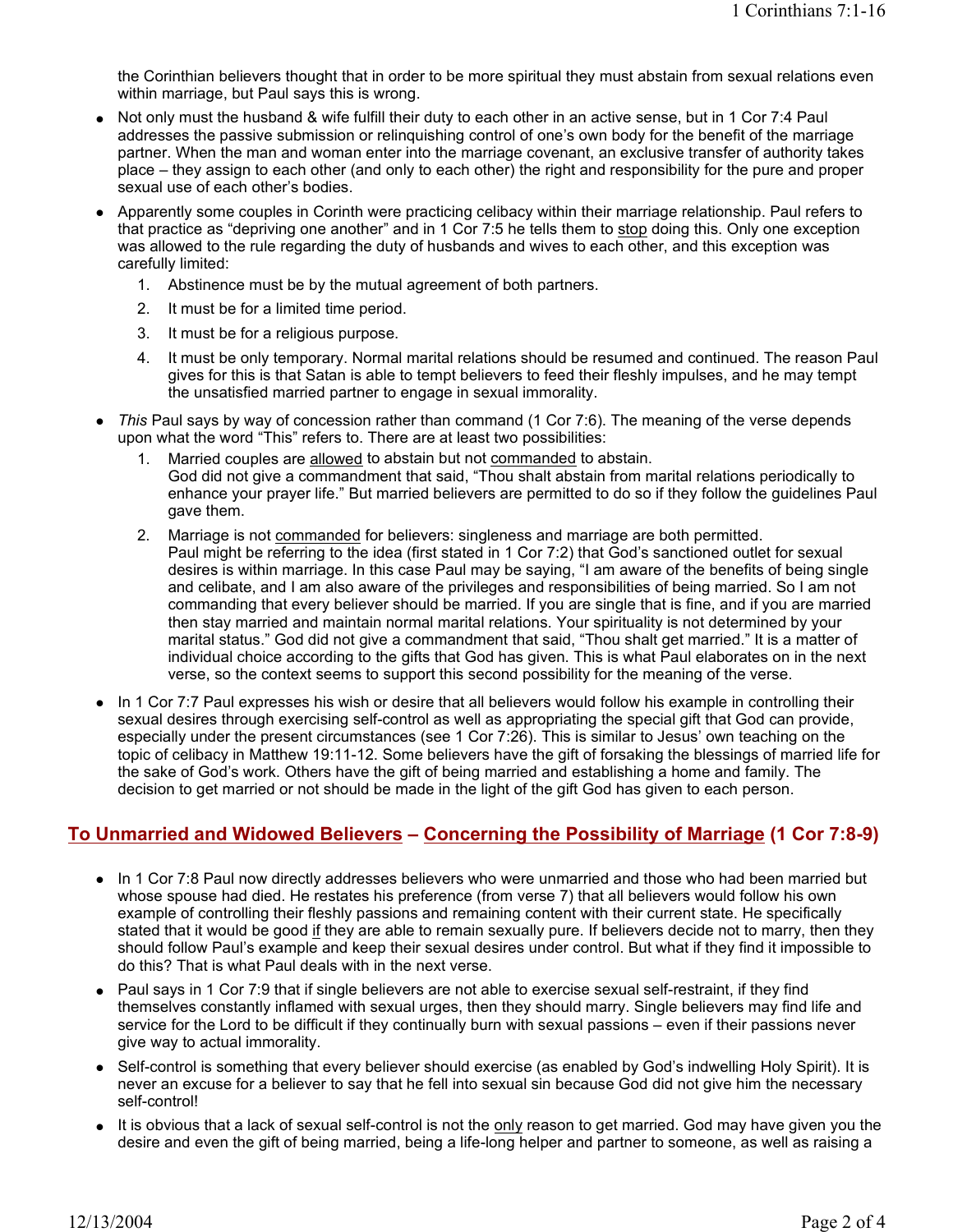family to the glory of God. If Paul's statements on the motivation for marriage seem rather limited, it is because in this context he is specifically dealing with overcoming the temptation to engage in sexual immorality. There are many other places in Paul's writings where he presents a more well-rounded and beautiful picture of God's plan for marriage.

#### <u>**To Married Believers - Concerning Divorce and Remarriage (1 Cor 7:10-11)**</u>

- In 1 Cor 7:10 Paul directly addresses married Christians, and he discusses the issue of divorce and remarriage. He says, "I give instructions, not I, but the Lord" Paul is reminding believers of the direct teaching of Jesus on the subject of divorce and remarriage. He used the same Greek word he had previously used in the Thessalonian letters for a direct command (parangéllo). So what Paul says here is not a matter of preference, but a matter of following the commandment of the Lord Jesus Christ.
- The wife should not leave *(chorizo)* her husband = to separate from, put away, depart. This is the same word used by Jesus when He said, "What therefore God has joined together, let no man separate." (Matt 19:6) It refers to a wife seeking a divorce from her husband. We do not know exactly why some believers wanted to divorce each other, but it could be that they thought they could live holier lives if they returned to a state of singleness and celibacy.
- In the last part of 1 Cor 7:11 Paul commands the husband not to divorce (aphiemi) his wife = it means to send away, to leave or depart from. This is the same word Paul will use in 1 Cor 7:13 when he said the wife must not send her husband away either. Again, Paul is reminding believers of the words of the Lord Jesus Christ who taught that marriage should be for life and that divorce is contrary to God's plan for marriage.
- The first part of 1 Cor 7:11 provides a parenthetical comment. Although the command of Jesus forbids separation and divorce between Christian marriage partners, Paul recognized that some Christian marriages could break up. Here he gives some guidelines for how to handle this situation. If introduces a third class conditional clause, which indicates that there is a future probability that this situation might happen. If believers do leave their Christian partners, here are their only options:
	- 1. Remain unmarried, or
	- Be reconciled to the original partner.  $2^{2}$

Notice that it is the believer who separates that must make the effort to reconcile with the spouse. But a reconciliation could not take place if the departing spouse decided to remarry, so Paul stresses the importance of remaining unmarried while making every effort to reconcile. The implication is that in any separation there should be no thought of remarriage. In cases when reconciliation would be impossible, it is the duty of the one who left to stay unmarried.

# To Mixed Marriages – Concerning Separation & Divorce (1 Cor 7:12-16)

- Some of the believers in Corinth had come to faith in Christ after they were already married, and some of their marriage partners had not trusted Christ. This created a situation where there were mixed marriages - a believer being married to an unbeliever. Some of these believers may have thought it would be wrong for them to remain married to an unbeliever, and that the marriage covenant they entered into as unbelievers became void after they put their faith in Christ. They may have thought that if their spouse does not share the same spirituality or the same calling for service to God, that separating from such an unspiritual partner would please the Lord. But Paul says a husband and wife who were married as unbelievers cannot claim that their new faith nullifies their marriage.
- "I say, not the Lord." Paul had restated the direct teaching of the Lord Jesus concerning divorce, but Jesus had  $\bullet$ not given any instructions about mixed marriages. So here in 1 Cor 7:12 Paul is saying that since the Lord had not given any previous revelation on this subject, Paul was going to provide it under the direct inspiration of the Holy Spirit.
- 1 Cor 7:12-13 make it clear that the marriage is still valid even after one of the partners comes to faith in Christ. The believer must not initiate any action that would break up the marriage or cause the unbelieving spouse to leave. Also it is clear that the believing partner is obligated to stay with the unbelieving spouse if the unbeliever is willing to do so.
- Some believers in Corinth may have wanted to separate from their unbelieving partners thinking that they would be defiled by the non-Christian, and the children of such a union would somehow be unclean. But in 1 Cor 7:14 Paul answers this concern by saying that quite the opposite is true. Instead of the unbeliever defiling the relationship, the believer has the effect of sanctifying the marriage partner, in the sense of setting him apart